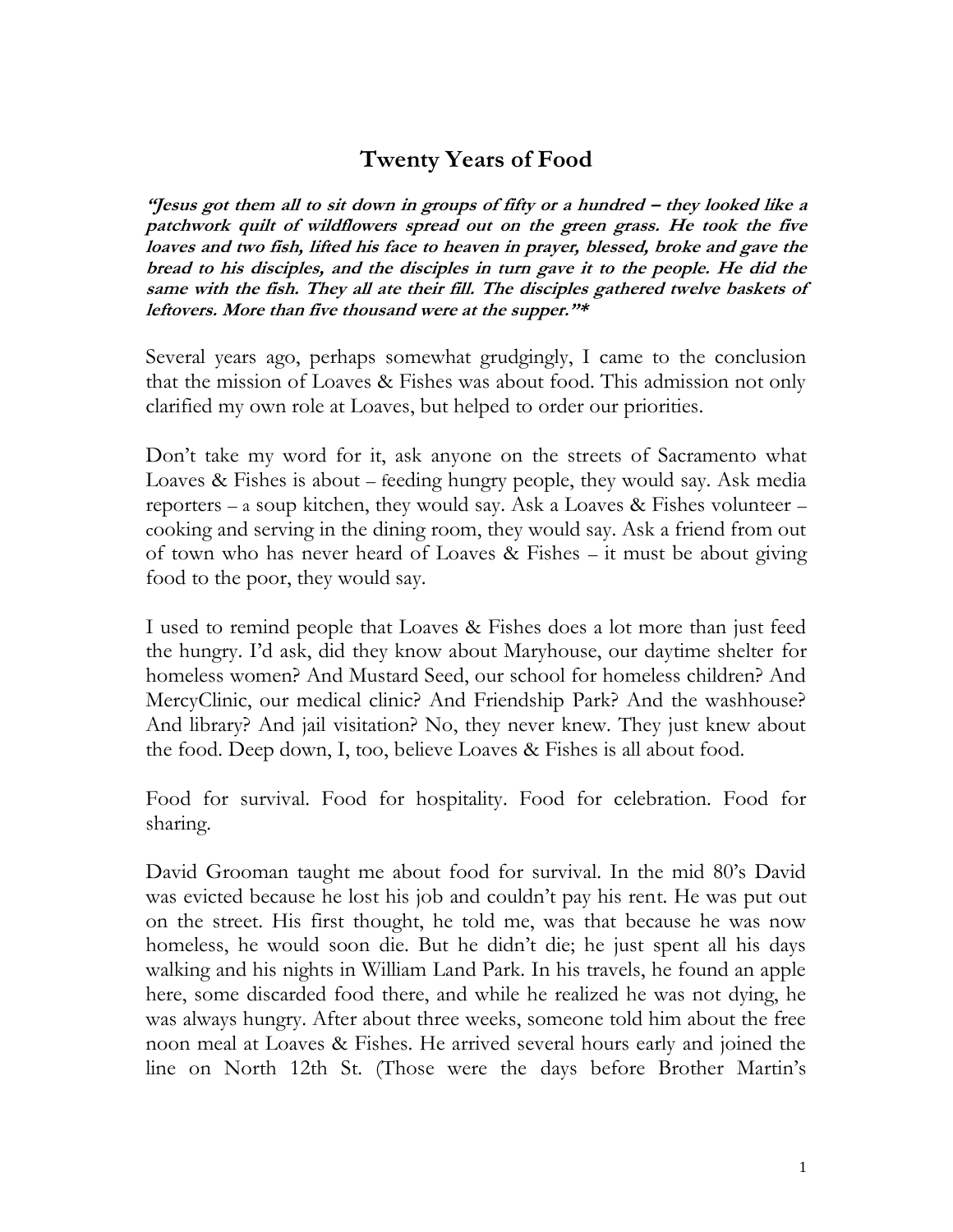Courtyard or Friendship Park, when Loaves & Fishes guests waited for hours in line on North 12th Street without access to water or toilets. Thank God, those days are forever gone.) David told me he was so famished and weak with hunger when he arrived that he had to cling to the chain link fence to keep from falling down. He said Loaves & Fishes saved his life.

## **Food for hospitality**

No sooner do we enter the home of a friend or relative than we hear words to this effect: "You must be hungry, would you like something to eat? What would you like to drink?" We are made to feel welcome. We are a visitor, and the offer of food establishes the roles of the host and the guest.

And so it is at Loaves. We are the hosts, and the homeless and hungry are our guests. Understanding this guest relationship is important because it transforms and elevates the status of the person in need, and it affirms again what every holy scripture from every religion prescribes for its followers: the practice of hospitality.

Our coffee breakfast program in Friendship Park, our full breakfast for women and children at Maryhouse, our midmorning snack for children at Mustard Seed, and our hot, home-cooked noon meal in the dining room represent our hospitable relationship with our homeless guests.

## **Food for celebration**

Our culture dictates – I'm sure it is true with all cultures – that certain holidays should be celebrated with family and food. Food that is traditional and specially prepared. Turkey or lamb are well-known examples. But there are many others. For example, in my childhood, it was ambrosia. When the ambrosia was served, it was truly the sign that these American-born French-Canadian family members were celebrating Christmas Day.

Loaves & Fishes cannot do less. Thanksgiving, Christmas, Martin Luther King Day, Easter Sunday, Fourth of July, Sister Nora's Day are all celebrated with specially prepared traditional food served to our guests, who become our family for the occasion.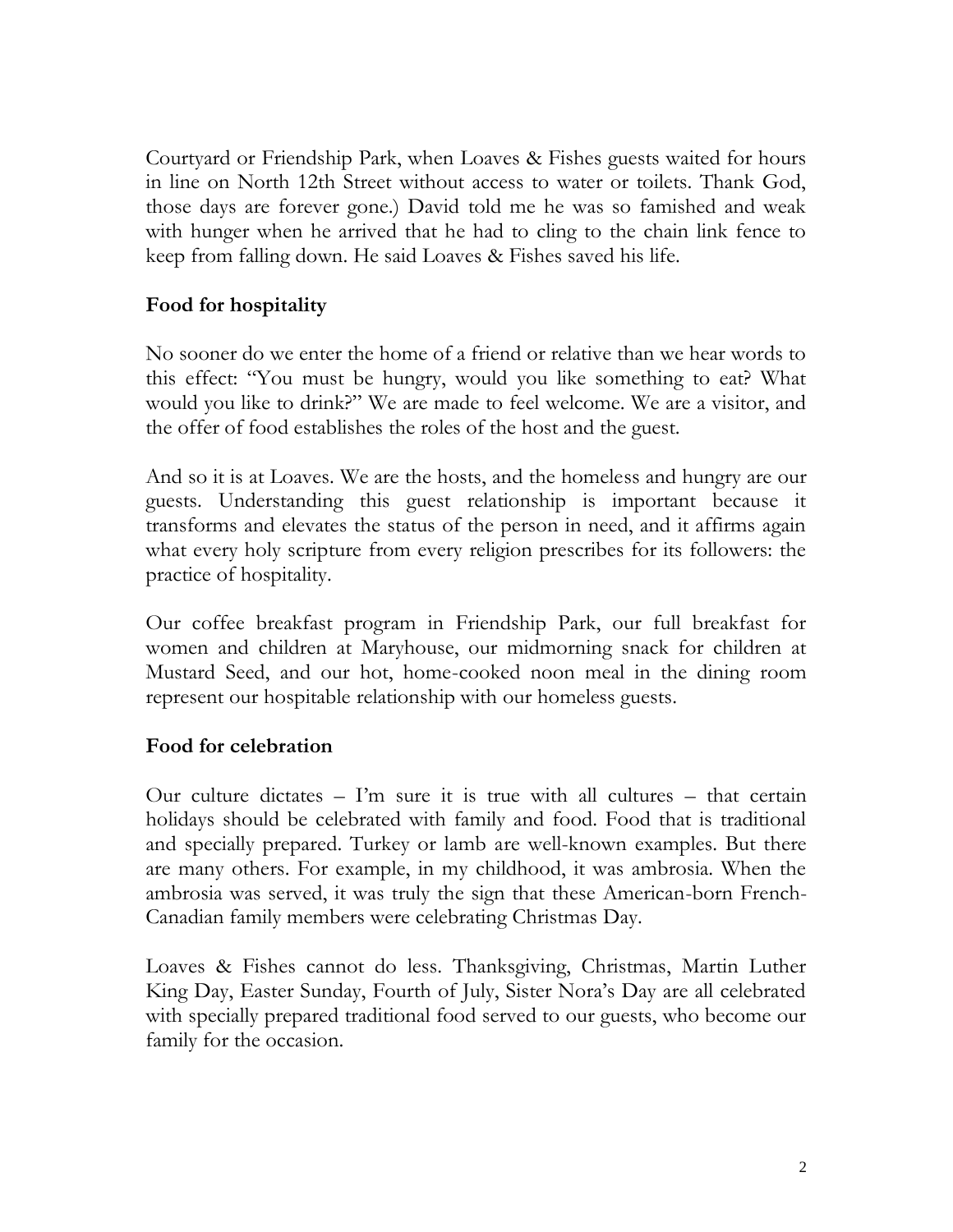## **Food for sharing**

In the early days of Loaves & Fishes, our food storage was located in an oversized refrigerator and a few closets that we called storerooms. Now we have a huge warehouse on North C St., more than a quarter-acre in size, with a walk-in freezer and cold box, all filled with food and supplies of every description. Almost everything in the warehouse has been donated. Some from friends and supporters of Loaves & Fishes, some as the result of industry overproduction, some from Senior Gleaners, purchased for the cost of transportation, some purchased in bulk quantities for pennies on the dollar, and some from food drives organized by community organizations.

It requires a large food warehouse to support the production of more than a third of a million meals a year in the dining room, to provide the ton of sugar a month Friendship Park needs for its coffee breakfast program, and to provide the napkins, utensils, cleaning supplies, and the myriad other items needed throughout the Loaves & Fishes complex.

But the warehouse does more than just support Loaves & Fishes. It supports dozens of other groups dedicated to serving the survival needs of the poor, and each week their pickups or vans are loaded up with our surplus food and supplies. Perhaps 20 years from now, they too will have their own warehouse operation and will be able to share with others.

Loaves & Fishes is about food. Food for survival. Food for hospitality. Food for celebration. Food for sharing.

**"Jesus got them all to sit down in groups of fifty or a hundred – they looked like a patchwork quilt of wildflowers spread out on the green grass. He took the five loaves and two fish, lifted his face to heaven in prayer, blessed, broke and gave the bread to his disciples, and the disciples in turn gave it to the people. He did the same with the fish. They all ate their fill. The disciples gathered twelve baskets of leftovers. More than five thousand were at the supper."**

The friends, supporters, and volunteers of Loaves & Fishes gathered here today in celebration of our 20th-year anniversary are like the disciples of Jesus who prepare and serve food to our guests so they can eat their fill, and then they gather up the baskets of leftovers to share with others.